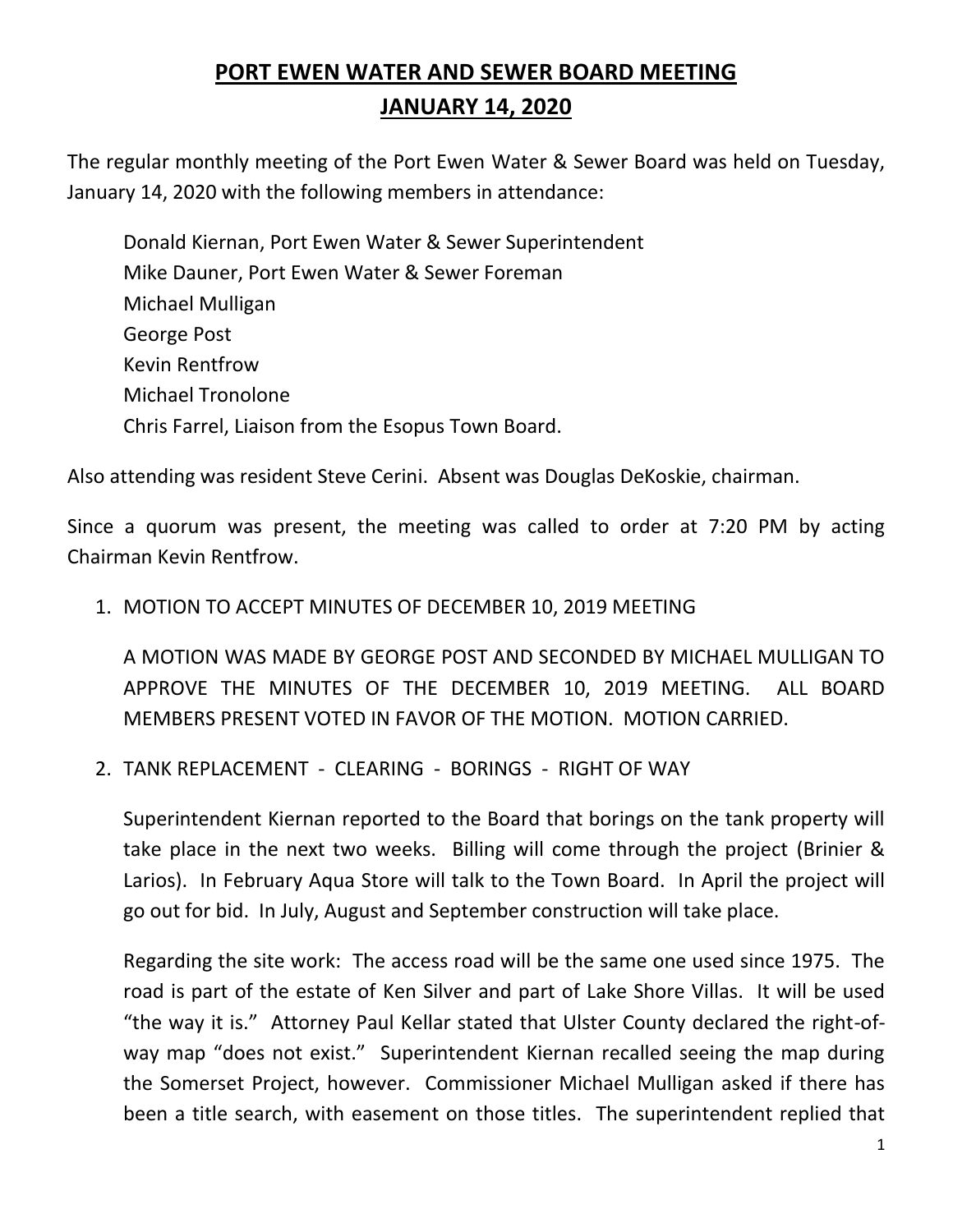there have been many searches for the right-of-way. Commissioner Michael Tronolone inquired about grade and gravel. Superintendent Kiernan replied that concrete trucks need to use it. Mr. Tronolone asked about having a turn-around by the tank area.

Commissioner Kevin Rentfrow asked about water in the new tank. The superintendent replied that the new tank will slowly be filled while the water in the old tank is used. The new tank will be filled, tested, drained and then filled again.

Superintendent Kiernan noted that the new tank will have new amenities. It will have a mixer, a new relay system to the plant, security cameras.

Superintendent Kiernan advised the Board that the project is moving along. Back in December the purchase price of \$ 4,000 was sent to Mr. D'Anna.

3. DRINKING WATER INFRASTRUCTURE ASSESSMENT - TIGHE & BOND - GRANT

Tighe & Bond have stated that in order to avoid an audit, the annual amount to spend toward drinking water infrastructure is \$ 750,000. Commissioner Kevin Rentfrow inquired if an audit would cover both projects (tank replacement and drinking water infrastructure). The superintendent replied yes. Town Supervisor Shannon Harris has stated that the cost of an audit would be approximately \$ 50,000.

4. HYDRANTS - REPAIRED/REPLACED

Foreman Dauner reported to the Board that a hydrant on Dick Williams Lane has been repaired. A hydrant was replaced at West Main Street and Route 9W. A hydrant needs to be replaced on Ulster Avenue.

5. EMPLOYEE MATTER

Superintendent Kiernan explained to the Board that the employee is currently on a forty-five-day unpaid suspension with many stipulations.

6. MICHAEL DAUNER - FOREMAN APPOINTMENT

Superintendent Kiernan advised the Board that Mike Dauner has been doing the job of Foreman for a long time. Mike does a great job.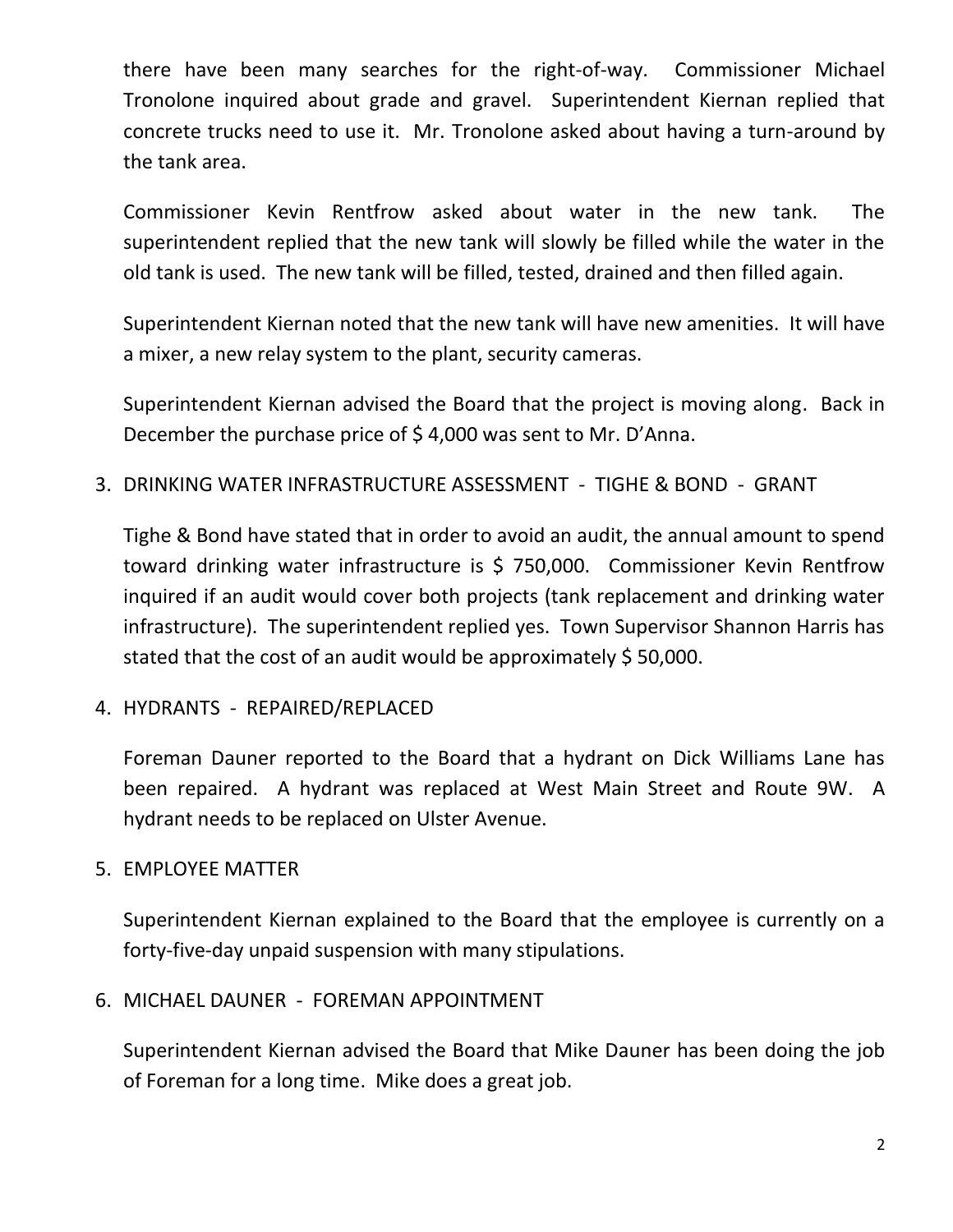## 7. FOREMAN'S REPORT

Two Foreman's Reports are included with this month's reports. Superintendent Kiernan commented that he and Foreman Dauner are looking for another pump company, possibly one located in New Jersey. The pump company in Troy that has been used for many years kept our last sewer pump that needed servicing for six months.

8. PETER RETIREMENT 2/18/20

This is the official date for Peter Koelli's retirement.

9. NEW HIRE - SHAWNE DE GROAT - STARTED 1/2/2020

Superintendent Kiernan announced Peter Koelli's replacement is Shawne DeGroat, who began working on January 2<sup>nd</sup>.

# 10.LEGAL - RUZZO - DEPOSITION 12/23

This legal matter was cancelled again on December 23, 2019. The next deposition will be scheduled sometime in February 2020.

# 11.MISCELLANEOUS

- A. Commissioner George Post asked if many phone calls have been received now that the new bills have been sent. Superintend Kiernan replied no. Calls for usage are up.
- B. Superintendent Kiernan reported that after mid-February the rest of the new meters will be installed. Lake Shore Villas will be getting a new meter.
- C. Mr. Tronolone questioned the increased water use on the monthly report. The superintendent replied the water use is fairly typical due to more rainfall. We received fifty inches of rain in 2019. This summer there will probably be more smoke testing in several neighborhoods.
- D. Liaison Chris Farrell began a discussion concerning grant money. He asked how much of each grant will be spent because, if \$750,000 of the State grant is spent in one year an audit will be triggered. He also does not want this to happen in the second year. Superintendent Kiernan does not see how an audit could be avoided, given the amount of money necessary for the new tank. The superintendent